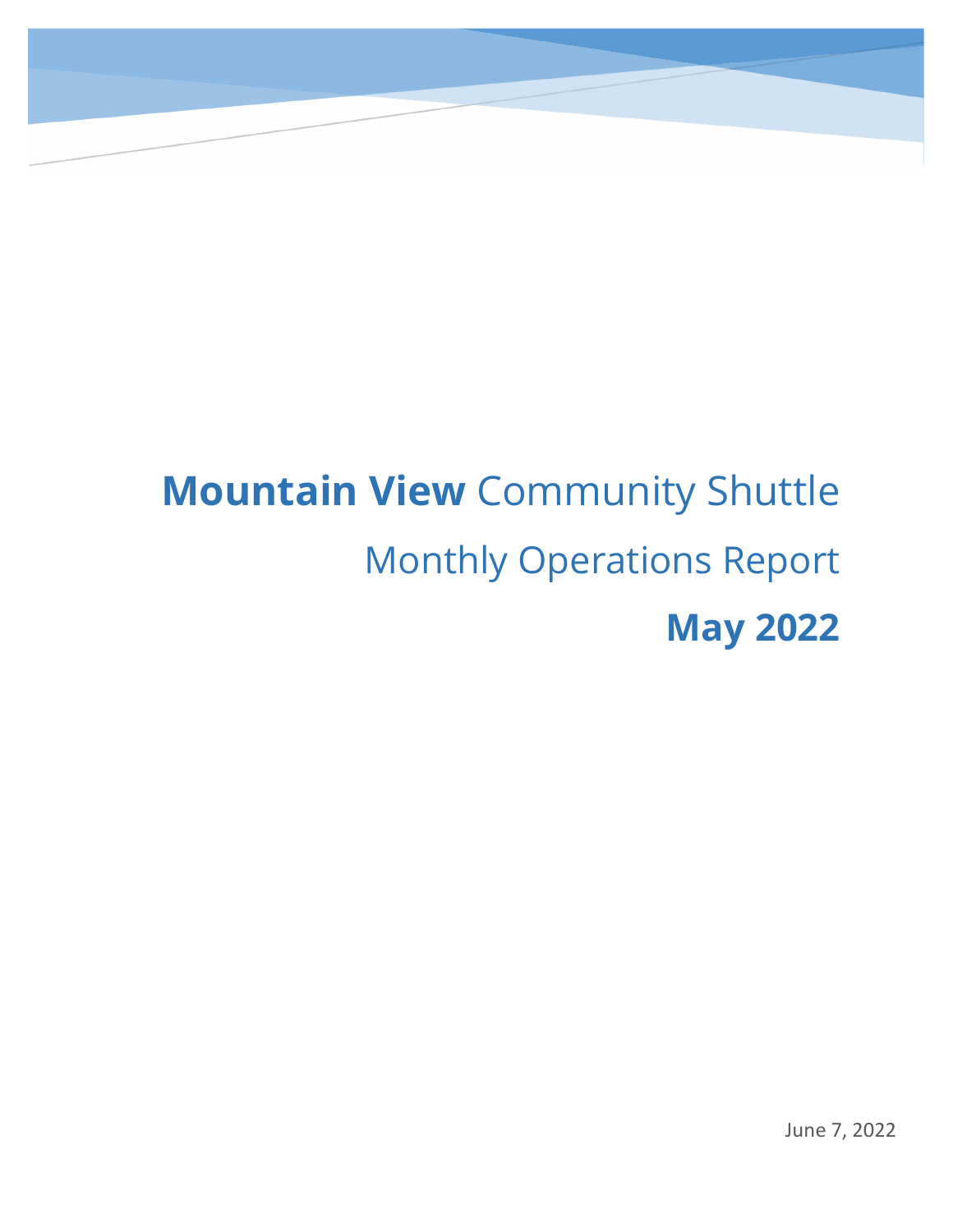### **Contents**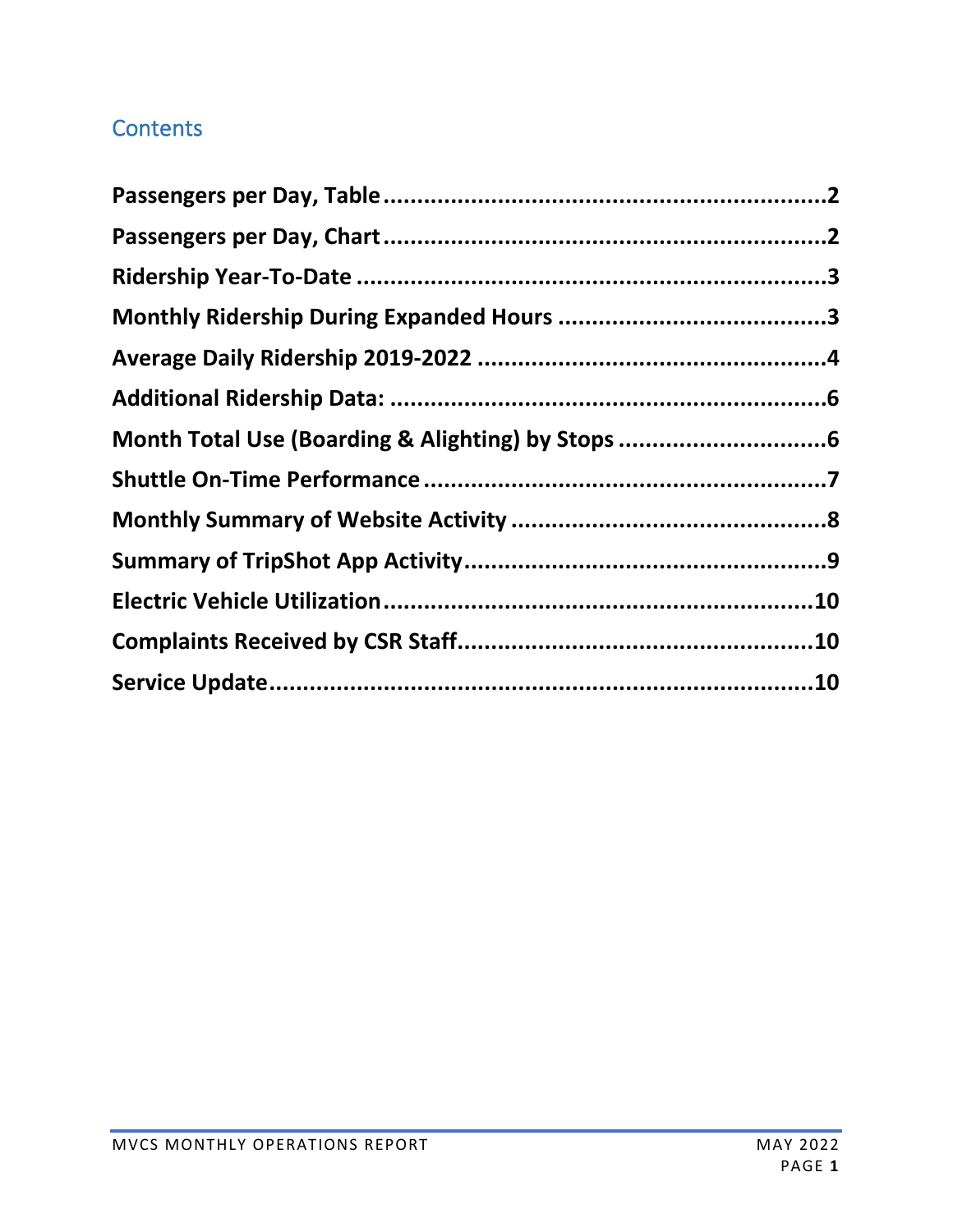#### <span id="page-2-0"></span>Passengers per Day, Table

| Sun, May 1  | Mon, May 2    | Tue, May 3  | Wed, May 4  | Thu, May 5  | Fri, May 6  | Sat, May 7  |
|-------------|---------------|-------------|-------------|-------------|-------------|-------------|
| 171         | 647           | 571         | 596         | 621         | 608         | 200         |
| Sun, May 8  | Mon, May 9    | Tue, May 10 | Wed, May 11 | Thu, May 12 | Fri, May 13 | Sat, May 14 |
| 169         | 592           | 649         | 606         | 621         | 628         | 212         |
| Sun, May 15 | Mon, May $16$ | Tue, May 17 | Wed, May 18 | Thu, May 19 | Fri, May 20 | Sat, May 21 |
| 163         | 687           | 639         | 615         | 670         | 660         | 248         |
| Sun, May 22 | Mon, May 23   | Tue, May 24 | Wed, May 25 | Thu, May 26 | Fri, May 27 | Sat, May 28 |
| 207         | 706           | 670         | 637         | 659         | 602         | 245         |
| Sun, May 29 | Mon, May 30   | Tue, May 31 |             |             |             |             |
| 208         | 211           | 633         |             |             |             |             |

#### <span id="page-2-1"></span>Passengers per Day, Chart

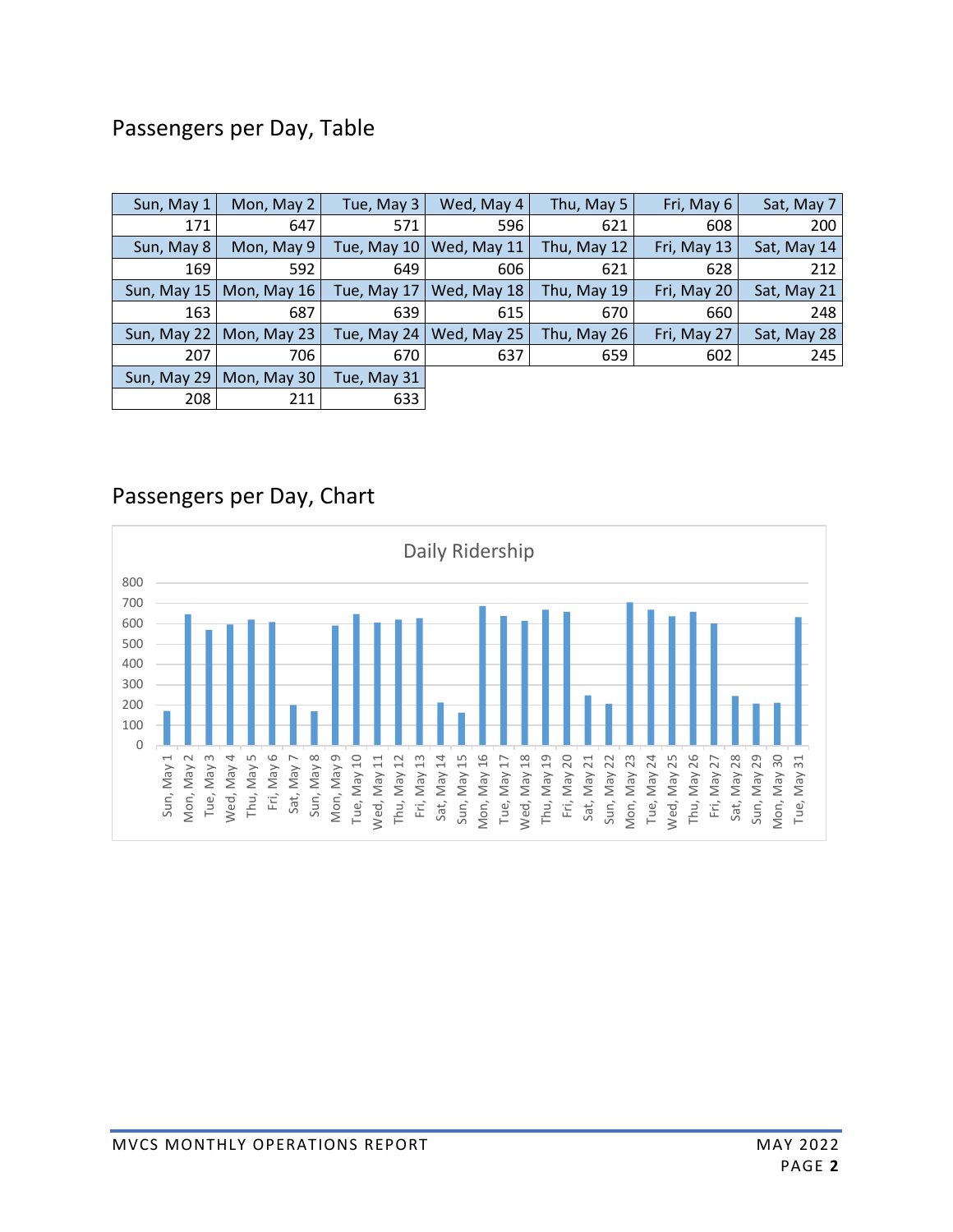#### Ridership Year-To-Date

<span id="page-3-0"></span>

|                            | Total/<br>2019 | Total/<br>2020 | Total/<br>2021 | Total/<br>2022 | % change<br>from<br>previous<br>year | Weekday<br>Totals/<br>2019 | Weekday<br>Totals/<br>2020 | Weekday<br>Totals/<br>2021 | Weekday<br>Totals/<br>2022 | % change<br>from<br>previous<br>year | Weekend<br>Totals/<br>2019 | Weekend<br>Totals/<br>2020 | Weekend<br>Totals/<br>2021 | Weekend<br>Totals/<br>2022 | % change<br>from<br>previous<br>year |
|----------------------------|----------------|----------------|----------------|----------------|--------------------------------------|----------------------------|----------------------------|----------------------------|----------------------------|--------------------------------------|----------------------------|----------------------------|----------------------------|----------------------------|--------------------------------------|
| Jan                        | 17530          | 19430          | 4534           | 9246           | 104%                                 | 14882                      | 16406                      | 3418                       | 7738                       | 126%                                 | 2960                       | 3024                       | 1116                       | 1508                       | 35%                                  |
| Feb                        | 15963          | 17379          | 4311           | 10901          | 153%                                 | 13435                      | 14614                      | 3424                       | 9371                       | 174%                                 | 2790                       | 2765                       | 887                        | 1530                       | 72%                                  |
| Mar                        | 19554          | 8210           | 4446           | 14157          | 218%                                 | 16461                      | 7174                       | 3674                       | 12629                      | 244%                                 | 2646                       | 1036                       | 772                        | 1528                       | 98%                                  |
| Apr                        | 19403          | 2963           | 5552           | 13314          | 140%                                 | 16689                      | 2516                       | 4662                       | 11507                      | 147%                                 | 2596                       | 447                        | 890                        | 1807                       | 103%                                 |
| May                        | 20066          | 3288           | 5635           | 15351          | 172%                                 | 17625                      | 2544                       | 4432                       | 13317                      | 200%                                 | 2475                       | 744                        | 1203                       | 2034                       | 69%                                  |
| Jun                        | 17756          | 3872           | 6392           |                |                                      | 14344                      | 3312                       | 5286                       |                            |                                      | 2580                       | 560                        | 1106                       |                            |                                      |
| Jul                        | 19040          | 4403           | 6678           |                |                                      | 16121                      | 3713                       | 5108                       |                            |                                      | 2915                       | 690                        | 1570                       |                            |                                      |
| Aug                        | 19680          | 4274           | 7980           |                |                                      | 16755                      | 3368                       | 6604                       |                            |                                      | 2479                       | 906                        | 1376                       |                            |                                      |
| Sep                        | 19190          | 4528           | 8291           |                |                                      | 16241                      | 3703                       | 6882                       |                            |                                      | 3111                       | 825                        | 1409                       |                            |                                      |
| Oct                        | 20378          | 5272           | 8541           |                |                                      | 17869                      | 4227                       | 6914                       |                            |                                      | 2391                       | 1045                       | 1627                       |                            |                                      |
| Nov                        | 17972          | 4550           | 8675           |                |                                      | 14427                      | 3418                       | 7082                       |                            |                                      | 2799                       | 1132                       | 1593                       |                            |                                      |
| Dec                        | 16964          | 4421           | 7786           |                |                                      | 14490                      | 3711                       | 6538                       |                            |                                      | 2836                       | 710                        | 1248                       |                            |                                      |
| <b>YTD</b><br><b>Total</b> | 223,496        | 82,590         | 78,821         | 62,969         |                                      |                            |                            |                            |                            |                                      |                            |                            |                            |                            |                                      |

#### Monthly Ridership During Expanded Hours

Thanks to new VTA funding, the Mountain View Community Shuttle program expanded its weekday service hours beginning Monday, January 3, 2022. Monthly Ridership for the Expanded Hours are gathered from weekday service, 7 a.m. to 10 a.m. and 6 p.m. to 7 p.m.

<span id="page-3-1"></span>

| <b>Monthly Total Expanded Hours Ridership</b> | % of Total Monthly Ridership | % Change From Previous Year<br><b>Attributed to Expanded Hours</b> |  |  |
|-----------------------------------------------|------------------------------|--------------------------------------------------------------------|--|--|
| 3281                                          | 21%                          | 50%                                                                |  |  |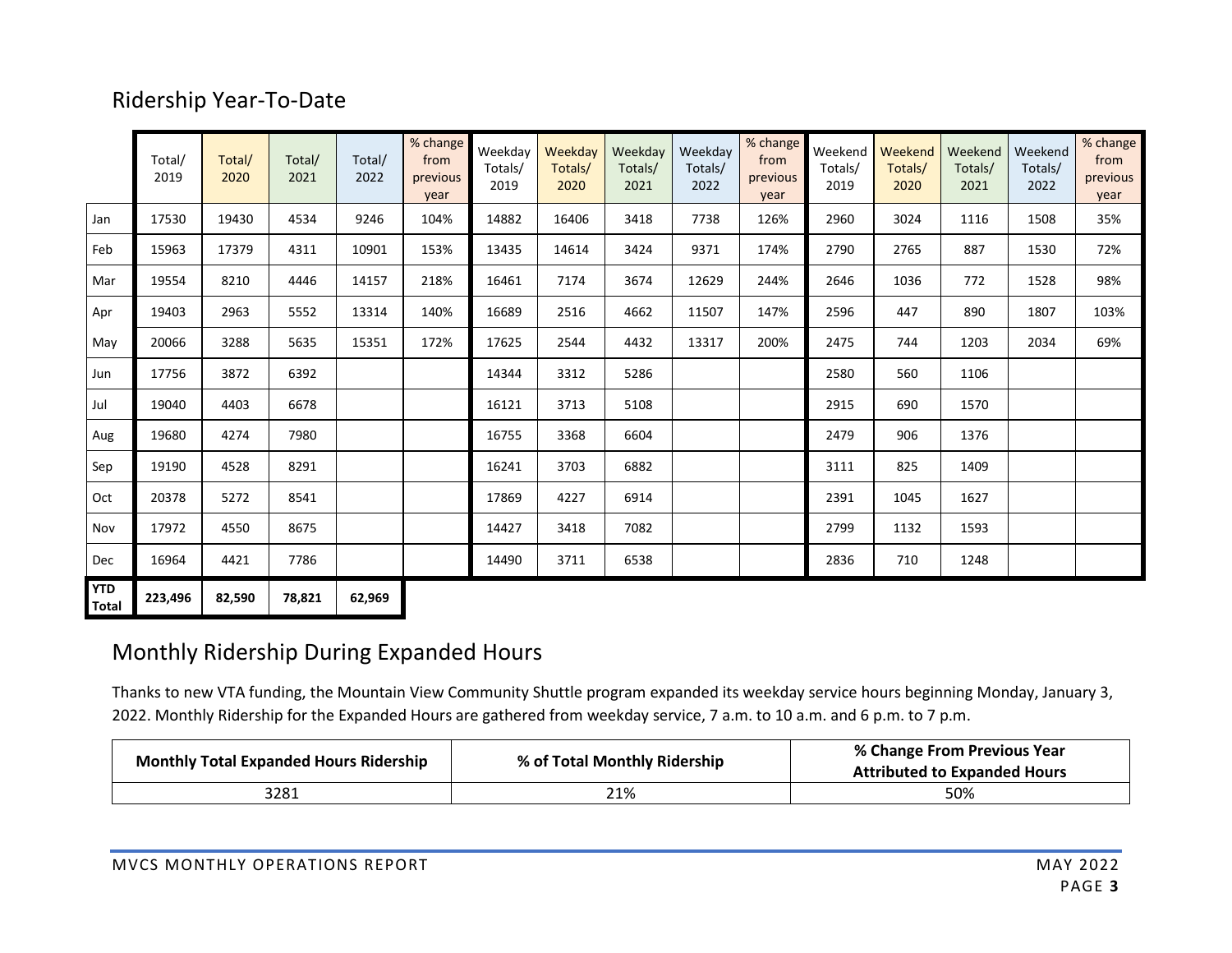## Average Daily Ridership 2019-2022

<span id="page-4-0"></span>

|                 | Average<br>Weekday/<br>2019 | Average<br>Weekday/<br>2020 | Average<br>Weekday/<br>2021 | Average<br>Weekday/<br>2022 | % change<br>over<br>previous<br>year | Average<br>Weekend/<br>2019 | Average<br>Weekend/<br>2020 | Average<br>Weekend/<br>2021 | Average<br>Weekend/<br>2022 | % change<br>over<br>previous<br>year |
|-----------------|-----------------------------|-----------------------------|-----------------------------|-----------------------------|--------------------------------------|-----------------------------|-----------------------------|-----------------------------|-----------------------------|--------------------------------------|
| Jan             | 709                         | 781                         | 180                         | 387                         | 115%                                 | 265                         | 302                         | 93                          | 137                         | 47%                                  |
| Feb             | 707                         | 769                         | 180                         | 493                         | 174%                                 | 281                         | 277                         | 99                          | 170                         | 72%                                  |
| Mar             | 784                         | 326                         | 160                         | 549                         | 243%                                 | 309                         | 115                         | 97                          | 191                         | 97%                                  |
| Apr             | 759                         | 114                         | 212                         | 548                         | 158%                                 | 339                         | 56                          | 111                         | 201                         | 81%                                  |
| May             | 801                         | 127                         | 222                         | 634                         | 186%                                 | 271                         | 68                          | 109                         | 203                         | 86%                                  |
| Jun             | 717                         | 151                         | 240                         |                             |                                      | 341                         | 70                          | 138                         |                             |                                      |
| Jul             | 733                         | 169                         | 243                         |                             |                                      | 324                         | 77                          | 157                         |                             |                                      |
| Aug             | 762                         | 160                         | 300                         |                             |                                      | 325                         | 91                          | 153                         |                             |                                      |
| Sep             | 812                         | 176                         | 328                         |                             |                                      | 295                         | 92                          | 157                         |                             |                                      |
| Oct             | 777                         | 192                         | 329                         |                             |                                      | 314                         | 116                         | 163                         |                             |                                      |
| Nov             | 759                         | 180                         | 354                         |                             |                                      | 322                         | 103                         | 159                         |                             |                                      |
| <b>Dec</b>      | 680                         | 169                         | 291                         |                             |                                      | 247                         | 79                          | 136                         |                             |                                      |
| <b>YTD Ave.</b> | 750                         | 276                         | 253                         | 522                         | 174%                                 | 303                         | 121                         | 131                         | 180                         | 77%                                  |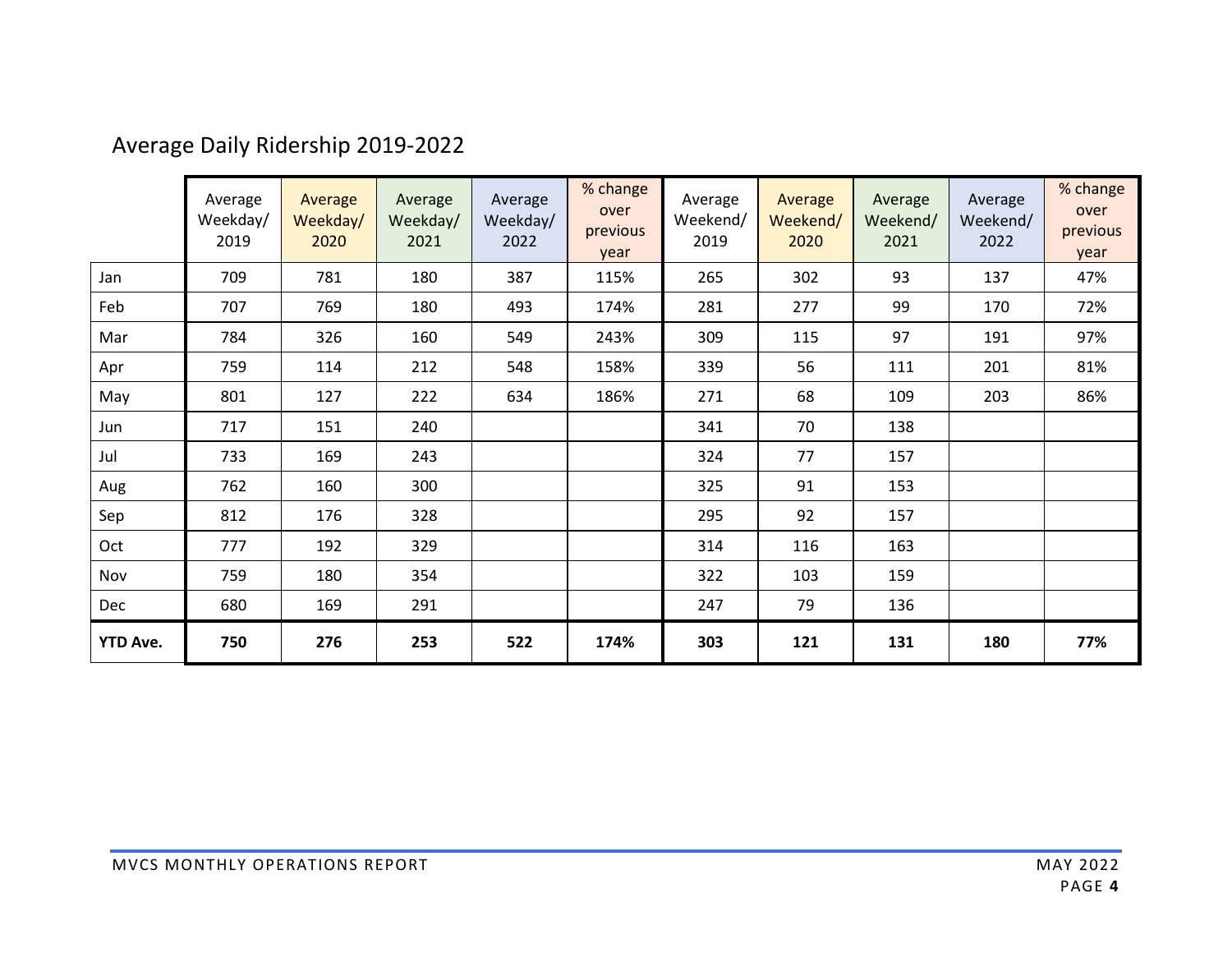





*(The y-axis percentage values show a respective loop's weight of total weekend ridership.)*

Peak Weekday Service Loop: **9th loop, 3:00 PM – 4:25 PM.**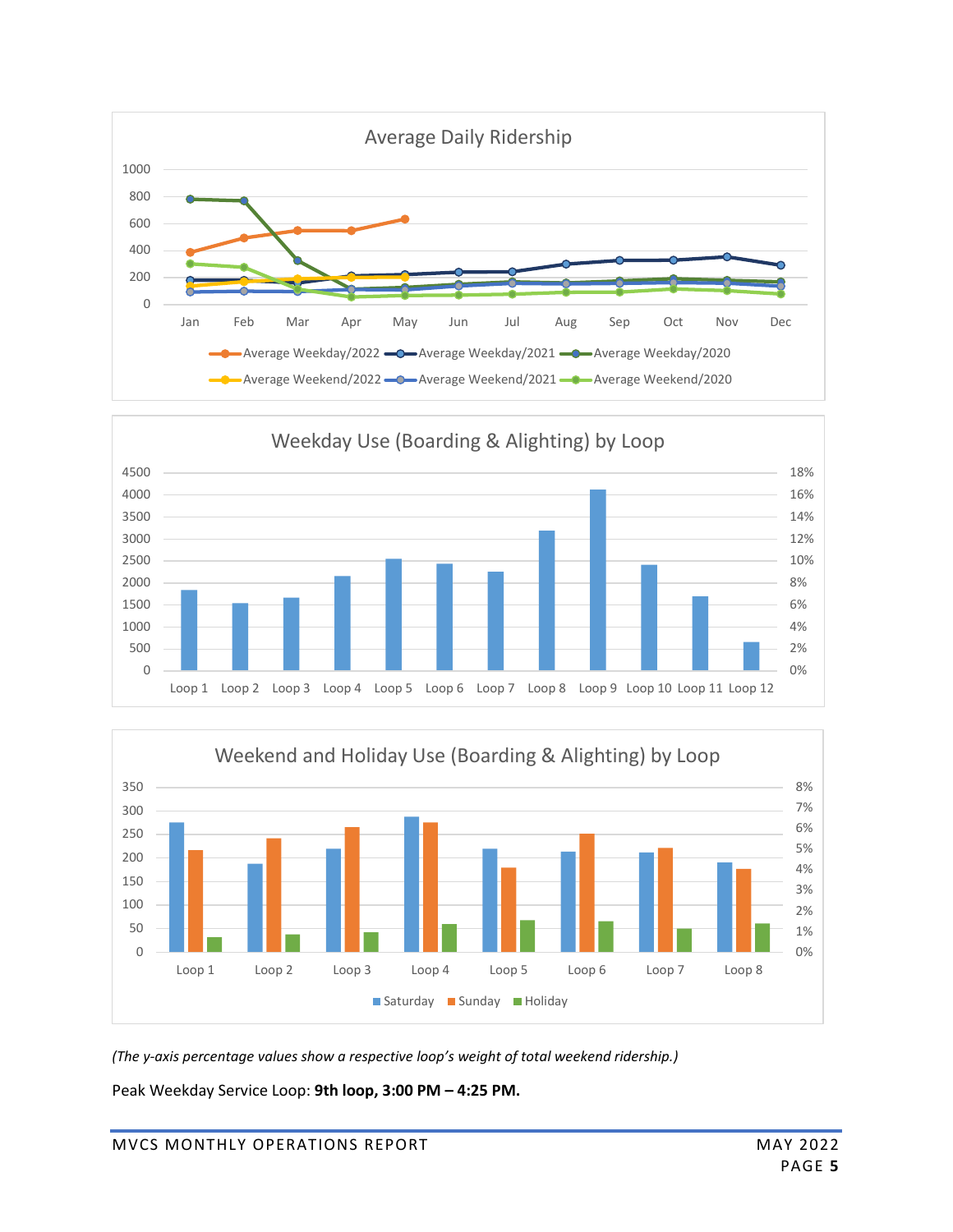#### <span id="page-6-0"></span>Additional Ridership Data:

The number of bicycles carried: **181**

The number of wheelchair lift usage: **32**

#### <span id="page-6-1"></span>Month Total Use (Boarding & Alighting) by Stops

| <b>GRAY Route</b>               |       |       | <b>RED Route</b>               |       |       |  |
|---------------------------------|-------|-------|--------------------------------|-------|-------|--|
| San Antonio Center              | 2655  | 16.9% | San Antonio Center             | 2524  | 17.0% |  |
| Senior/Teen Center              | 1381  | 8.8%  | Senior/Teen Center (Red)       | 1300  | 8.7%  |  |
| <b>MV Transit Center</b>        | 1284  | 8.2%  | <b>MV Transit Center</b>       | 1162  | 7.8%  |  |
| Grant Rd.                       | 894   | 5.7%  | Grant Rd. (Red)                | 825   | 5.5%  |  |
| El Camino Real/Sylvan           | 667   | 4.2%  | Rengstorff/Middlefield (Red)   | 633   | 4.3%  |  |
| Rengstorff/Middlefield          | 642   | 4.1%  | California/Ortega East         | 619   | 4.2%  |  |
| Middlefield/Easy                | 619   | 3.9%  | El Camino Real/Sylvan (Red)    | 589   | 4.0%  |  |
| Crittenden Middle School        | 555   | 3.5%  | Civic Center (Red)             | 569   | 3.8%  |  |
| <b>Graham Middle School</b>     | 541   | 3.4%  | Middlefield/Easy (Red)         | 532   | 3.6%  |  |
| Sylvan Park                     | 526   | 3.3%  | Sylvan Park (Red)              | 512   | 3.4%  |  |
| <b>Civic Center</b>             | 526   | 3.3%  | Graham Middle School (Red)     | 446   | 3.0%  |  |
| California/Ortega West          | 513   | 3.3%  | <b>Whisman Station (Red)</b>   | 420   | 2.8%  |  |
| <b>Whisman Station</b>          | 470   | 3.0%  | Crittenden Middle School (Red) | 417   | 2.8%  |  |
| <b>Community Center</b>         | 462   | 2.9%  | California/Rengstorff (Red)    | 358   | 2.4%  |  |
| Middlefield/Moffett             | 449   | 2.9%  | <b>Community Center (Red)</b>  | 357   | 2.4%  |  |
| Cuesta/Miramonte                | 393   | 2.5%  | El Camino Hospital             | 328   | 2.2%  |  |
| Whisman/Middlefield             | 373   | 2.4%  | Castro/El Camino Real (Red)    | 327   | 2.2%  |  |
| El Camino Hospital              | 365   | 2.3%  | Middlefield/Moffett (Red)      | 326   | 2.2%  |  |
| California/Ortega East          | 346   | 2.2%  | Villa/Franklin (Red)           | 302   | 2.0%  |  |
| California/Rengstorff           | 316   | 2.0%  | Grant/Eunice                   | 278   | 1.9%  |  |
| Castro/El Camino Real (Gray)    | 271   | 1.7%  | Cuesta/Miramonte (Red)         | 270   | 1.8%  |  |
| Shoreline/Middlefield #3 (Gray) | 263   | 1.7%  | Shoreline/Middlefield #1 (Red) | 259   | 1.7%  |  |
| Middlefield/San Pierre          | 252   | 1.6%  | California/Ortega West         | 257   | 1.7%  |  |
| Rengstorff/Central              | 230   | 1.5%  | Whisman/Middlefield (Red)      | 243   | 1.6%  |  |
| Villa/Franklin                  | 186   | 1.2%  | Middlefield/San Pierre (Red)   | 235   | 1.6%  |  |
| Rengstorff/Montecito            | 137   | 0.9%  | Villa/Mariposa                 | 170   | 1.1%  |  |
| Cuesta/Grant (Gray)             | 113   | 0.7%  | Rengstorff/Montecito (Red)     | 160   | 1.1%  |  |
| Villa/Shoreline                 | 94    | 0.6%  | California/Rengstorff          | 149   | 1.0%  |  |
| Grant/Eunice                    | 73    | 0.5%  | Rengstorff/Central (Red)       | 144   | 1.0%  |  |
| Cuesta/Grant                    | 71    | 0.5%  | Cuesta/Grant                   | 95    | 0.6%  |  |
| Shoreline/Pear                  | 52    | 0.3%  | Shoreline/Pear                 | 46    | 0.3%  |  |
| Shoreline/Middlefield #2        | 20    | 0.1%  | Shoreline/Middlefield #2       | 17    | 0.1%  |  |
| <b>Total</b>                    | 15739 | 100%  | <b>Total</b>                   | 14869 | 100%  |  |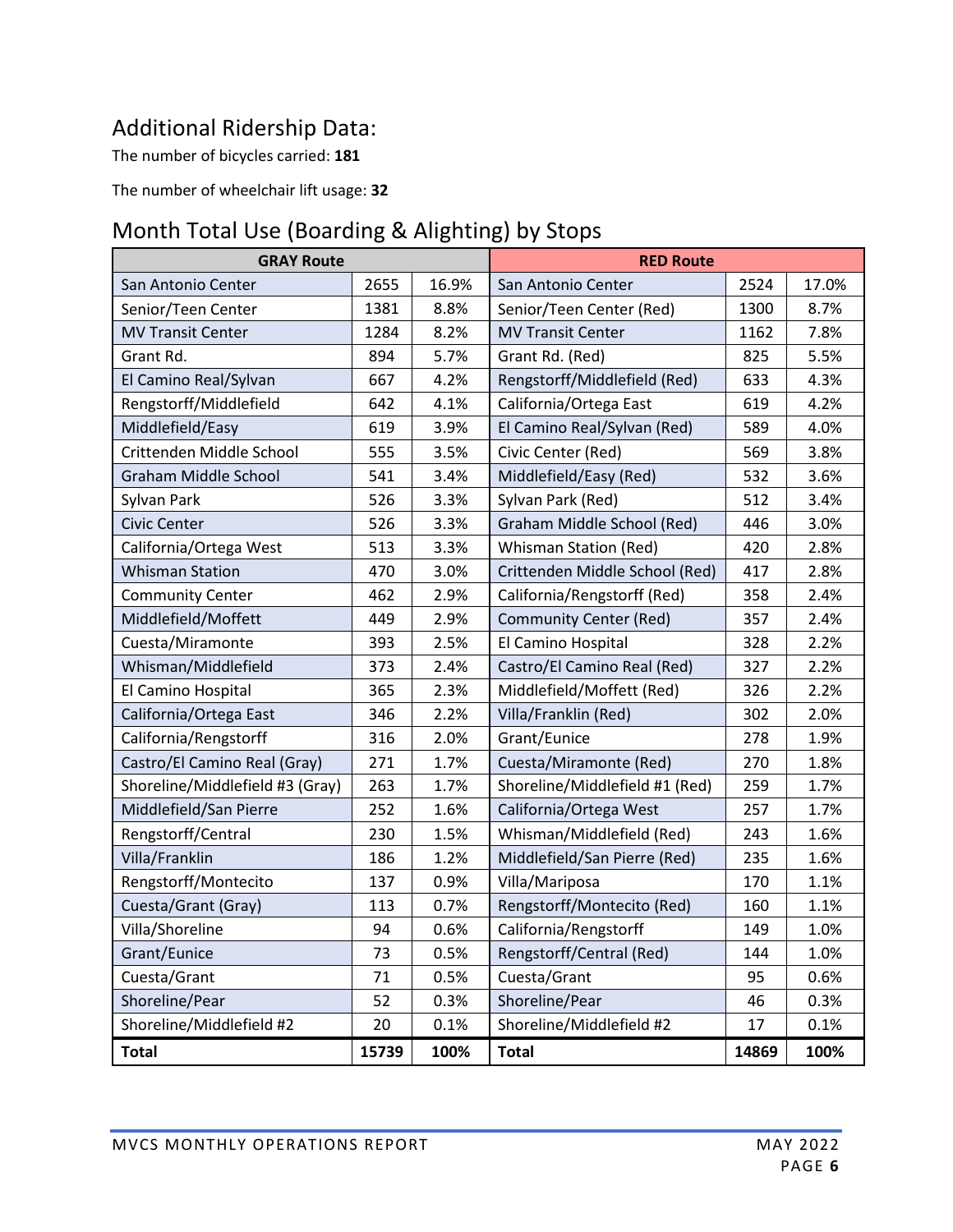#### <span id="page-7-0"></span>Shuttle On-Time Performance

#### **Percentage of being on-time:**

On-Time performance data is gathered from the TripShot app, which provides accurate GPS data for the shuttles and records their arrival and departure times from all stops.

A shuttle is considered On Time if it departs between 1 minute early to 5 minutes late of the scheduled departure time.



**Overall** percentage of a shuttle being on-time: **90.7%**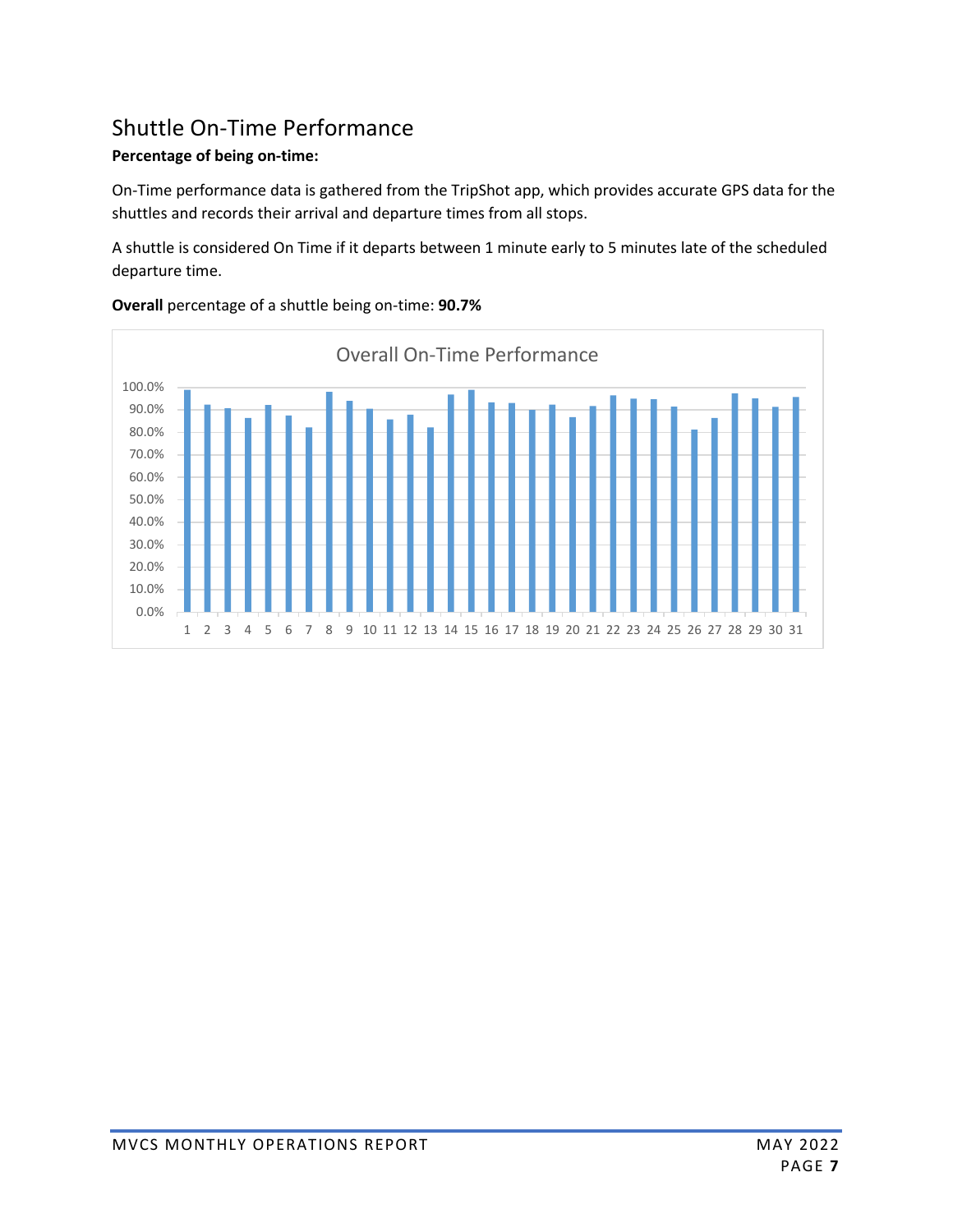#### <span id="page-8-0"></span>Monthly Summary of Website Activity

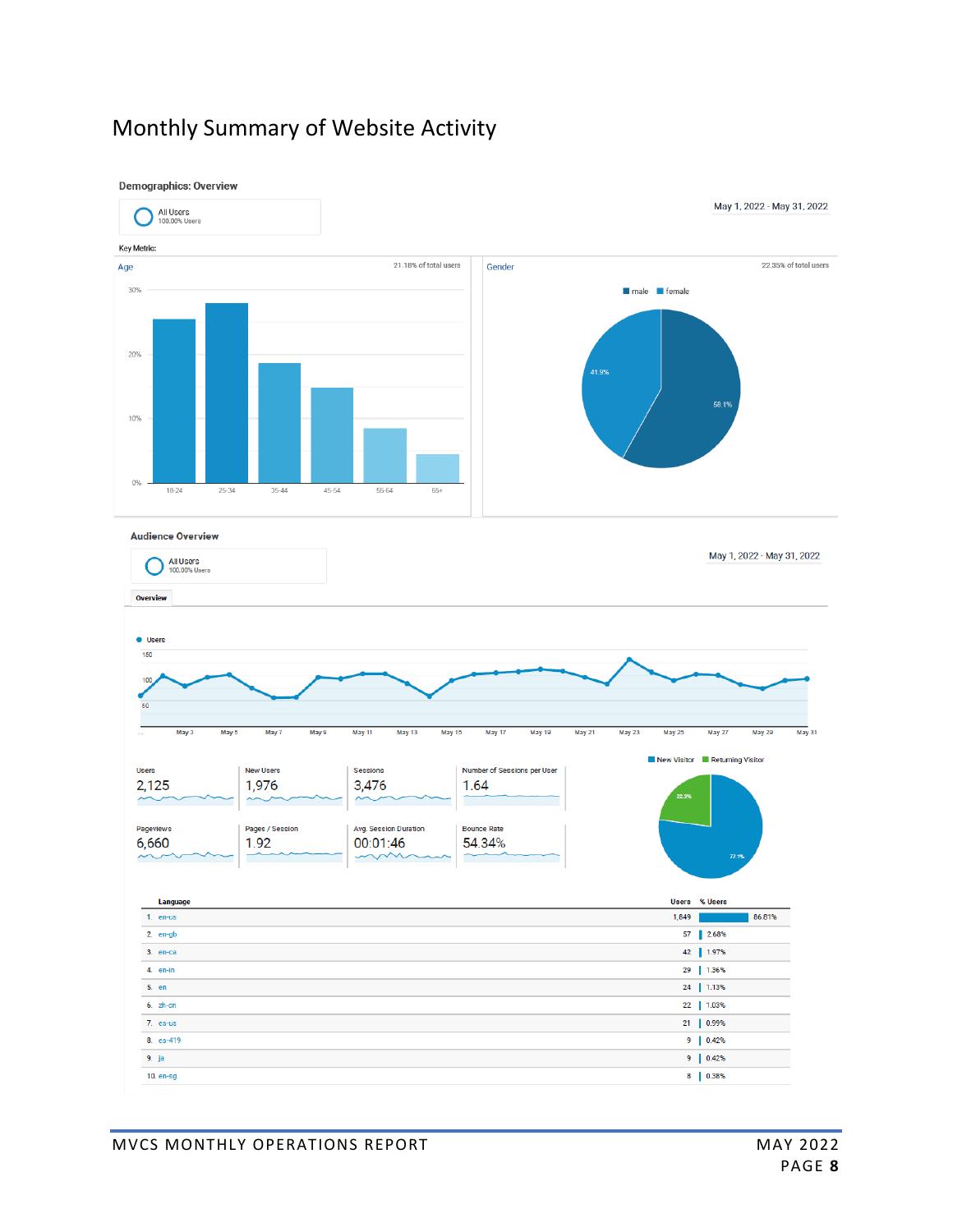#### <span id="page-9-0"></span>Summary of TripShot App Activity





#### Average Monthly Users: **2219**

App Sessions: **3944**